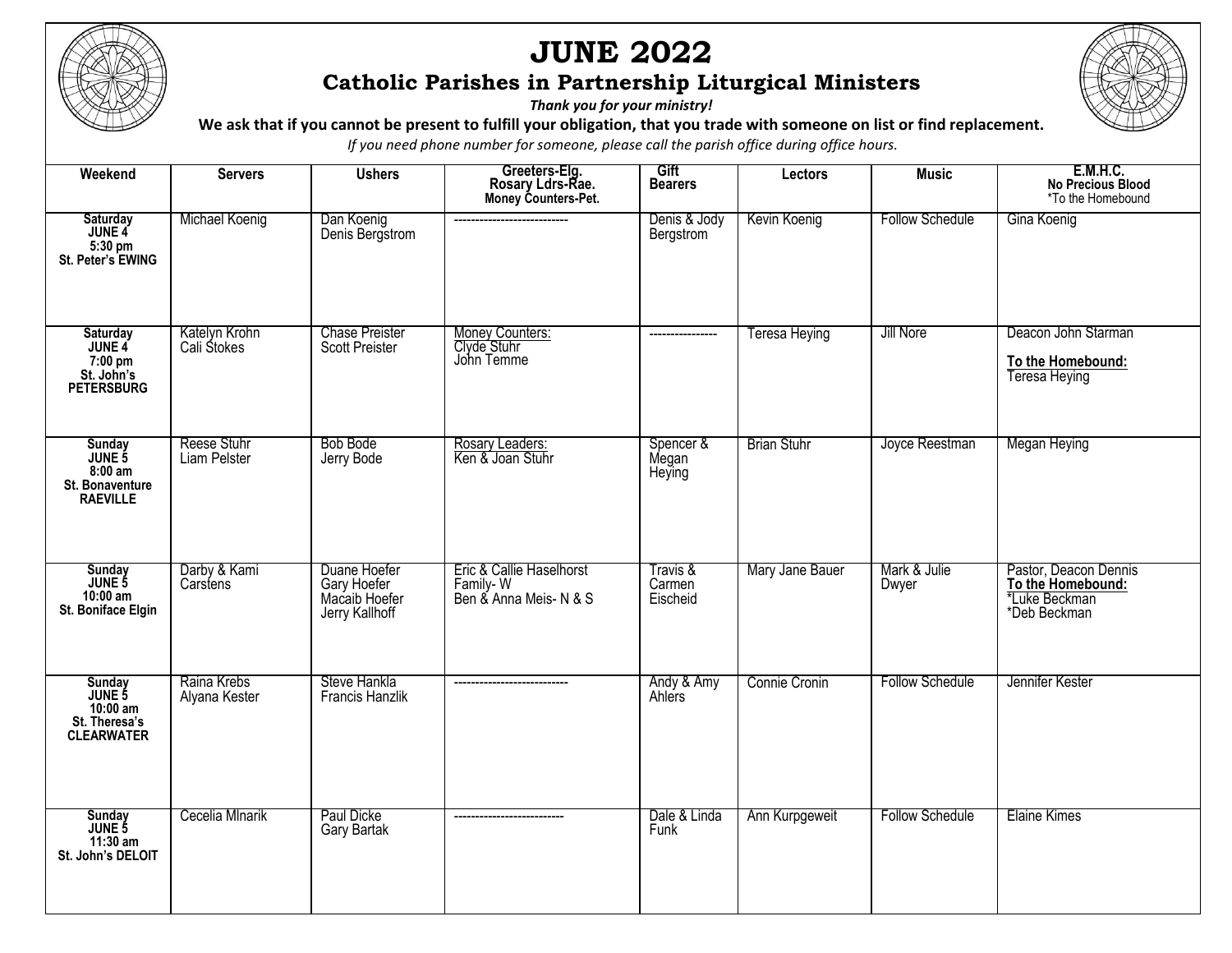| Weekend                                                                     | <b>Servers</b>                           | <b>Ushers</b>                                                  | Greeters-Elg.<br>Rosary Ldrs-Rae.<br>Money Counters-Pet. | Gift<br><b>Bearers</b>        | <b>Lectors</b>         | <b>Music</b>           | <b>E.M.H.C.</b><br>No Precious Blood<br>*To the Homebound                                |
|-----------------------------------------------------------------------------|------------------------------------------|----------------------------------------------------------------|----------------------------------------------------------|-------------------------------|------------------------|------------------------|------------------------------------------------------------------------------------------|
| Saturday<br>JUNE 11<br>5:30 pm<br>St. Peter's EWING                         | Charlee Wagner<br>Peyton Wagner          | <b>Bruce Hoffman</b><br>Mike Thramer                           |                                                          | Dennis &<br>Sandi Finley      | Leanne Tomjack         | <b>Follow Schedule</b> | <b>Kathy Arens</b>                                                                       |
| Saturday<br>JUNE 11<br>7:00 pm<br>St. John's<br>PETERSBURG                  | Natalie Pelster<br>Kaitey Schumacher     | Gene Knust<br>Devin Knust                                      | Money Counters:<br>Shirley Henn<br>Carolyn Beckman       | --------------                | Lisa Schumacher        | Alan & Jeanne<br>Temme | Deacon John Starman<br>To the Homebound:<br>Jeanne Temme                                 |
| Sunday<br>JUNE 12<br>$8:00$ am<br>St. Bonaventure<br><b>RAEVILLE</b>        | Kaiden Bode<br>Aiden Klein               | Jerry Schrage<br>Spencer Heying                                | Rosary Leaders<br>Mark & Carole Tharnish                 | Mark & Chris<br>Grundmayer    | Tami Schrage           | Paul Kuhlman           | Mark Grundmayer                                                                          |
| Sunday<br>JUNE 12<br>$10:00$ am<br>St. Boniface ELGIN                       | <b>Michael Selting</b><br>Carter Selting | <b>Phil Kluthe</b><br>Ryan Lodge<br>Bob Koenig<br>Dave Linnaus | Eric & Brenda Meis Family-<br><b>W.N&amp;S</b>           | Jay & Kristen<br>Evans Family | <b>Briley Eischeid</b> | Mark & Julie<br>Dwyer  | Pastor, Deacon Dennis,<br>To the Homebound:<br>*Larry & *Julie Borer<br>*Andrew Childers |
| Sunday<br>JUNE 12<br>$10:00$ am<br>St. Theresa's<br><b>CLEARWATER</b>       | Ayden & Jayde<br>Bazelman                | Kelly Kerkman<br>Anthony Kester                                | -------------------------                                | Justin & Sara<br>Ahlers       | Tina Thiele-Blecher    | <b>Follow Schedule</b> | Koryn Koinzan                                                                            |
| Sunday<br>JUNE 12<br>$11:30$ am<br>St. John's DELOIT                        | Sharon Bartak                            | Jim Funk<br>Dale Funk                                          |                                                          | Jim & Bev<br>Funk             | Kelsi Schueth          | <b>Follow Schedule</b> | John Knievel                                                                             |
| Saturday<br>JUNE 18<br>5:30 pm<br>St. Peter's EWING                         | Jack Barlow<br><b>Tessa Barlow</b>       | Aaron Hoke<br><b>Greg Napier</b>                               | ----------------------------                             | Pete & Karen<br>Funk          | Candi Hoke             | <b>Follow Schedule</b> | Aaron Hoke                                                                               |
| Saturday<br>JUNE 18<br>7:00 pm<br>St. John's<br><b>PETERSBURG</b>           | Kaci Wies<br>Karli Wies                  | Derek Stuhr<br>Vet Stuhr                                       | Money Counters:<br>Jerry Faust<br>Myron Seier            | ----------------              | Rod Stuhr              | <b>Guitar Group</b>    | Deacon John Starman<br>To the Homebound:<br><b>Larry Pelster</b>                         |
| Sunday<br><b>JUNE 19</b><br>$8:00$ am<br>St. Bonaventure<br><b>RAEVILLE</b> | Olivia Klein<br>Raaf Klein               | Tyler Reestman<br>Martin Klein                                 | <b>Rosary Leaders</b><br>Fred & Mary Ann Fangman         | Martin & Amy<br>Klein Family  | Mark Grundmayer        | Joyce Reestman         | Tami Schrage                                                                             |